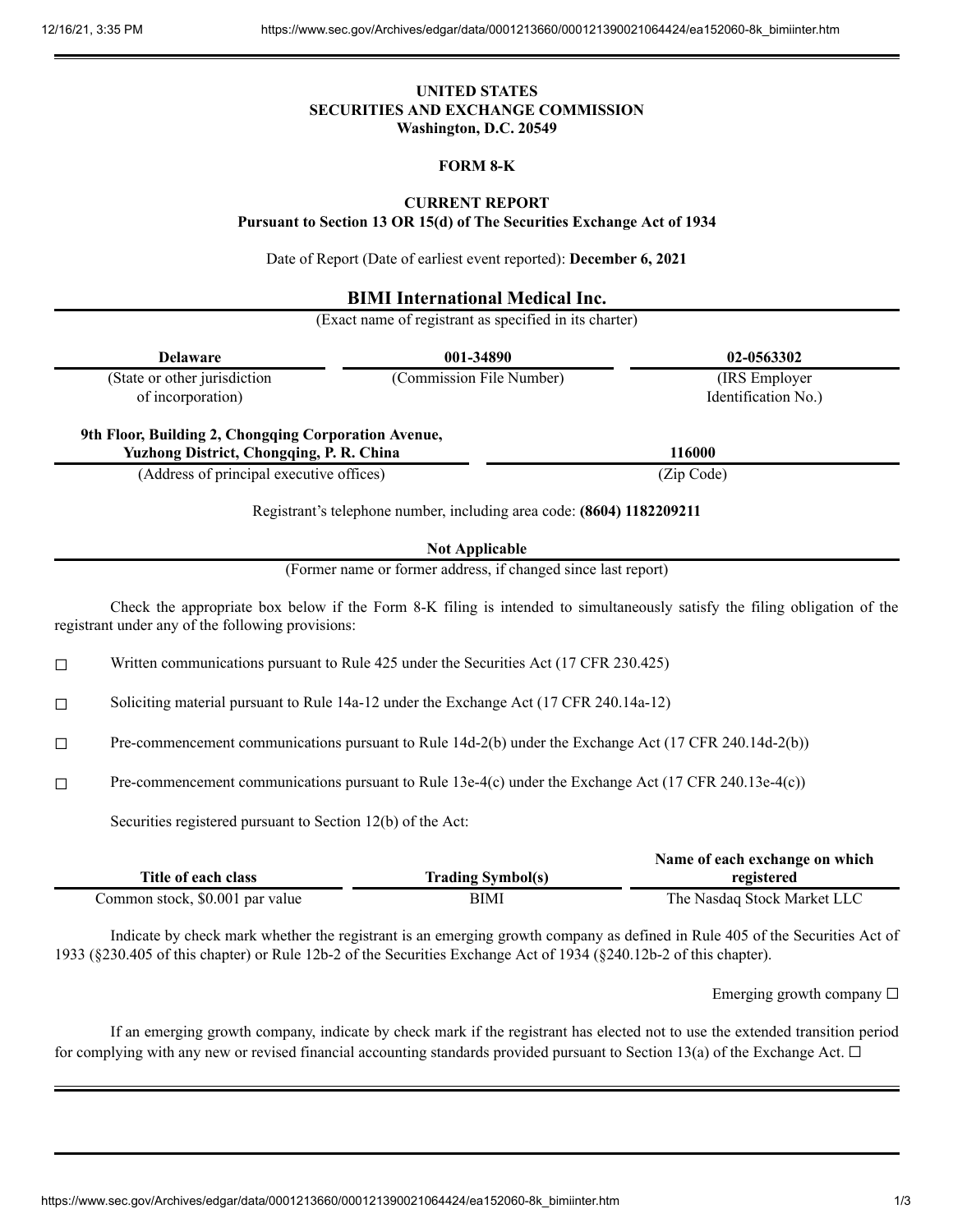## Item 5.02 Departure of Directors or Certain Officers; Election of Directors; Appointment of Certain Officers; Compensatory **Arrangements of Certain Officers.**

On December 2, 2021, the board of directors of BIMI International Medical Inc**.** (the "Company") approved the entry into Board of Directors Agreements (the "BOD Agreements") with each of Messrs. Fengsheng Tan, Ju Li, Jianxin Wang and Ching Mia Kuang, independent directors of the Company. The BOD Agreements are dated December 6, 2021. Pursuant to the BOD Agreements, each of Messrs. Fengsheng Tan, Ju Li, Jianxin Wang and Ching Mia Kuang are entitled to a monthly cash payment of \$2,000.

The BOD Agreements also contain customary provisions addressing obligations for agreements of this type such as confidentiality, dispute resolution, termination, the Company's duty to reimburse reasonable expenses, etc.

The foregoing summary of the BOD Agreements does not purport to be complete and is subject to, and qualified in its entirety reference to the form of BOD Agreement which is included as Exhibit 10.1 to this Current Report on Form 8-K, and is incorporated herein by reference.

### **Item 9.01 Financial Statements and Exhibits.**

(d) Exhibits.

| <b>Exhibit No.</b> | <b>Description</b>                                                                                       |
|--------------------|----------------------------------------------------------------------------------------------------------|
| 10.1               | Form of Board of Directors Agreement between the Company and Independent Directors                       |
| 104                | Cover Page Interactive Data File (the cover page XBRL tags are embedded within the inline XBRL document) |

1